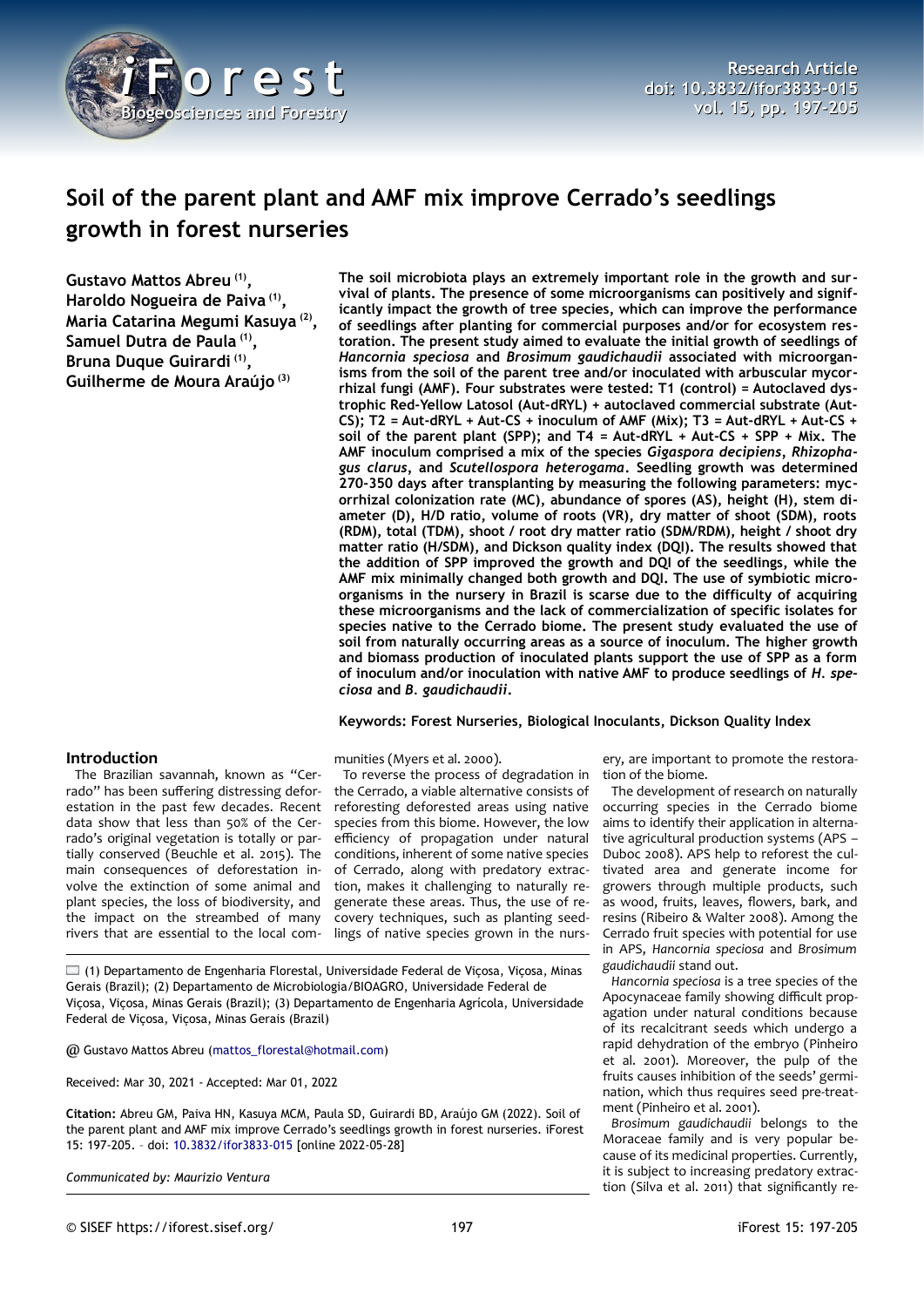duced the populations of this species (Costa et al. 2021).

The successful establishment of forest tree seedlings depends on several factors, such as nutrition and the composition of the substrate of cultivation. In some cases, the low survival of seedlings in the nursery and in the field is linked to the absence of symbiotic microorganisms in the cultivation substrate. The soil microbiota plays an important role in the growth and survival of plants, both in nursery conditions and after planting in the field, with arbuscular mycorrhizal fungi (AMF) being among the most representative microorganisms which efficiently promote plant growth (Flores-Aylas et al. 2003, Goetten et al. 2016).

Due to the great biodiversity in tropical areas, especially in Brazil, there is a wide variety of soil microorganisms which can be beneficial to plant growth by performing several important processes such as phosphate solubilization, atmospheric N fixation, and production of plant regulators, among others (Moreira & Siqueira 2006). Therefore, the use of soil from the natural range of a given species can be used as a source of inoculum during seedling production. This practice can also be driven by the low cost of the inoculum.

The role of AMF is essential for plant communities in natural environments, as these microorganisms improve the growth of host plants, especially under stress conditions (Lenoir et al. 2016), such as many species of the Cerrado. This biome is characterized by a short and irregular rainy season and low nutrient supply in the soil (Novais et al. 2007, Santos et al. 2021). AMF can promote in the host species increased water and nutrients uptake through their hyphae, increased photosynthetic rate and regulation of gas exchange (Birhane et al. 2012).

Despite the benefits generated by AMF to plants, there is little information regarding which AMF species are efficiently associated with tree species native to the Cerrado. Therefore, a viable alternative is to inoculate trees with the most common AMF species, such as *Gigaspora decipiens, Rhizophagus clarus,* and *Scutellospora heterogama*, which are abundant and have low host specificity. The aforementioned AMF species are frequently found in the Cerrado, which shows a high diversity of AMF

(Pagano & Scotti 2010, Fernandes et al. 2016, Pontes et al. 2017). Previous studies reported satisfactory results in the growth of native Cerrado seedlings using the aforementioned AMF species (Abreu et al. 2018, Freire et al. 2020). Furthermore, the results of those studies indicated that *H. speciosa* and *B. gaudichaudii* can also benefit from the symbiotic association with AMF.

Recent studies estimate that 21,000 km² of forests are destroyed every year in Brazil. In response to deforestation, the Brazilian government has made a commitment, through the National Plan for the Recovery of Native Vegetation (PLANAVEG), to recover at least 12 million hectares of native vegetation throughout the country until 2030 (Brancalion et al. 2019). As a consequence, there is an increased demand for seedlings of species native to Brazil to serve projects for economic and/or environmental purposes. In the present study, we evaluated potential techniques to improve the growth and quality of seedlings native from Cerrado, which is one of the most affected and degraded biomes in Brazil (Santos et al. 2021).

The greatest challenge in the production of seedlings of native species in Brazil is the lack of information on the management of forest nurseries, especially regarding the nutritional aspects and the selection of substrates. In addition, current clean and low-cost technologies used to improve plant growth, such as the use of symbiotic microorganisms, are seldom applied in the production of these seedlings. To the best of our knowledge, there are no published studies that evaluated the performance of *H. speciosa* or B*. gaudichaudii* seedlings (two of the most common Cerrado species) grown on substrates made with soil from the parent trees, which is an important source of native microorganisms with a high capacity to benefit plant growth.

Due to the great importance of these microorganisms in helping plant growth and the need to obtain tree seedlings for reforestation, the present study aimed to evaluate the initial growth of seedlings of *H. speciosa* and *B. gaudichaudii*, associated with symbiotic microorganisms from the soil of the parent trees and/or inoculated with AMF.

<span id="page-1-0"></span>**Tab. 1** - Substrate composition for the growth of *H. speciosa* and *B. gaudichaudii* seedlings. (Aut-dRYL): autoclaved dystrophic red-yellow latossol; (Aut-CS): autoclaved commercial substrate; (SPP): soil from parent plant; (Mix): AMF Mix (*Gigaspora decipiens, Rhizophagus clarus* and *Scutellospora heterogama*).

| Treatment | <b>Materials</b> |        |            |     | Ratio           |
|-----------|------------------|--------|------------|-----|-----------------|
|           | Aut-dRYL         | Aut-CS | <b>SPP</b> | Mix |                 |
| Τ1        | Yes              | Yes    | No         | No  | 1:1 $(v: v)$    |
| T2        | Yes              | Yes    | No         | Yes | 1:1 $(v: v)$    |
| T3        | Yes              | Yes    | Yes        | N   | $1:1:1$ (v:v:v) |
| T4        | Yes              | Yes    | Yes        | Yes | $1:1:1$ (v:v:v) |

### **Material and methods**

The present study was carried out at the Laboratory of Mycorrhizal Associations, Institute of Biotechnology Applied to Agriculture (BIOAGRO) at the Federal University of Viçosa (UFV), Minas Gerais, Brazil. Plants of *H. speciosa* and *B. gaudichaudii* were grown from January to December 2017 in a greenhouse of the Department of Microbiology at UFV. The city of Viçosa (20° 45′ S, 42° 55′ W; altitude 648 m a.s.l.) has a mean annual rainfall of 1221 mm and a mean annual temperature of 19.4 °C, with an average maximum and minimum temperature of 26.4 and 14.8 °C, respectively. The region's climate belongs to the Cwb type (rainy summers and cold, dry winters), according to the Köppen classification (Alvares et al. 2014).

The seeds and soil of the parent trees of *H. speciosa* and *B. gaudichaudii* were collected in the Cerrado biome, near the city of Curvelo, MG (18° 45′ S, 44° 25′ W, altitude 632 m a.s.l.). Seeds were collected in December 2016 from 10 parent trees, spaced at a distance of 100 m each other. The soil (SPP) was collected at a depth of 0-20 cm in three points at a distance of 1 m from the parent tree. The SPP was sieved in the field (4 mm diameter mesh); subsequently, the soil collected from all the parent plants was mixed. In order to maintain the viability of the native microorganisms present in the soil, the SPP was stored in a cold chamber  $(5 °C)$ .

The seeds of *H. speciosa* and *B. gaudichaudii* were also stored at 5 °C and conditioned in hermetically sealed plastic bags containing moist sand to avoid dehydration, according to Vanitha et al. (2005). Prior to sowing, the seeds were soaked in water at room temperature for a period of 24 hours. Seed germination took place at the Forestry Research Nursery of the Department of Forest Engineering of the UFV.

#### *Description, installation, and experimental procedures*

Seedlings were grown in plastic planters with a volume of 2 L. All the materials used (planters, dRYL, and CS – see below) were autoclaved twice at 121 °C (1.0 atm) for one hour. Basic fertilization and transplanting of seedlings were carried out 15 days after autoclaving. The composition of the substrate in each planter varied among treatments [\(Tab. 1](#page-1-0)). Three different types of substrate were used: (i) autoclaved dystrophic Red-Yellow Latosol (Aut-dRYL), collected at UFV; (ii) soil of the parent plants (SPP), collected in the area of natural occurrence of the species; and (iii) autoclaved commercial substrate (Aut-CS), which consists of coconut fiber, vermiculite, charcoal and pine bark. The addition of AMF mix (Mix) to the soil was also evaluated. Four substrates (treatments) were tested: T1  $(control) = Aut-dRYL + Aut-CS; T2 = Aut$  $dRYL + Aut-CS + Mix; T3 = Aut-dRYL + Aut-$ CS + SPP; and T4 = Aut-dRYL + Aut-CS + SPP + Mix.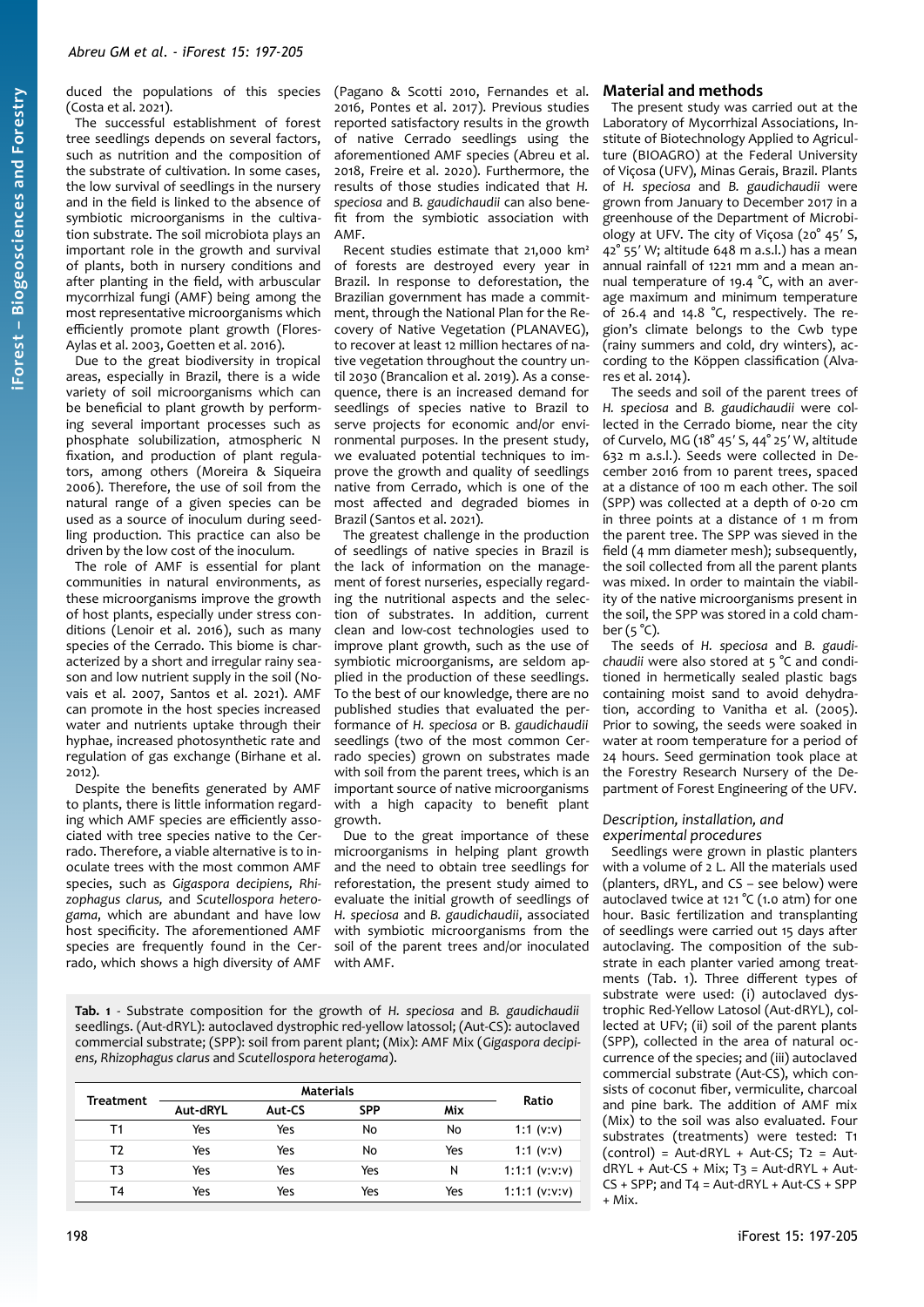The AMF inoculum utilized was composed of *Gigaspora decipiens, Rhizophagus clarus,* and *Scutellospora heterogama*. The AMF used in the experiment were retrieved from the International Glomeromycota Culture Collection at the Regional University of Blumenau (FURB), Santa Catarina, Brazil. The isolates were reproduced in soil: sand (1: 1, v: v), being cultivated with brachiaria (*Urochloa brizantha* Hochst Stapf). The inoculum used was composed of spores and root fragments present in the soil: sand (1: 1, v: v) mixture mentioned above.

Physical-chemical analysis of the soil was carried out for characterization purposes. The analyses were conducted using standard methods (Silva et al. 1999). The results are illustrated in [Tab. 2](#page-2-0).

Fifty cubic centimeters of inoculum of each AMF species were used to quantify the number of spores present in the AMF mix (total abundance). The wet sifting technique (Gerdemann & Nicolson 1963) in meshes of 0.42 and 0.044 mm was applied, followed by centrifugation in water and 50% sucrose solution. The quantification of the total spore abundance of each sample was carried out in Petri dishes with channels under a stereomicroscope. The substrate was inoculated with a ratio of 200- 250 spores per planter. The same procedure was applied for the quantification of AMF spores in the SPP. The SPP substrate was inoculated using 15 and 19 spores per 50 cm-3 for *H. speciosa* and *B. gaudichaudii*, respectively.

The experiment was carried out in a completely randomized design (CRD), with four substrate formulations [\(Tab. 1\)](#page-1-0) and six replicates, totaling 24 experimental units (seedlings) per species under study. Each experimental unit received basic fertilization, consisting of 50 mg dm<sup>3</sup> of K (KCl) and 100 mg dm<sup>-3</sup> of P (NaH<sub>2</sub>PO<sub>4</sub>·H<sub>2</sub>O).

The seedlings were transplanted 40 days after sowing (two seedlings per planter). For the treatments with AMF inoculation, the mix of fungi was applied in holes made in the substrate for the allocation of seedlings, which facilitates the contact between the mix and the roots of the seedlings. In total, 5 ml of each fungal isolate was inoculated per seedling, totaling 30 ml of inoculum per planter.

During the experiment the moisture content of the substrate was maintained close to 60% of the field capacity. Every 15 days after the seedlings were transplanted, fertilization was applied using the nutrient solution (50 mL per planter with no P) described by Furlani & Clark (1981) and adapted by Oliveira et al. (2000). The influence of the environment on plant growth was mitigated by randomly changing the position of the planters on the bench. The seedlings were thinned 30 days after transplanting (DAT), and only the most vigorous plant of each planter was left in.

The total height of the aerial part (H) and stem diameter (D) of the seedlings were <span id="page-2-0"></span>**Tab. 2** - Physico-chemical characteristics of the soil sample used for the production of *H. speciosa* and *B. gaudichaudii* seedlings. (dRYL): dystrophic red-yellow latossol – total sand = 0.320 kg kg , silt = 0.110 kg kg , clay = 0.570 kg kg ; (SPP-BG): soil from parent plant (Brosimum gaudichaudii) – total sand = 0.178 kg kg<sup>-</sup>, silt = 0.350 kg kg<sup>-</sup>, clay = 0.472 kg kg-1; (SPP-HS): soil from parent plant (*Hancornia speciosa*) – total sand = 0.207 kg kg<sup>-</sup>1, silt = 0.365 kg kg<sup>-1</sup>, clay = 0.428 kg kg<sup>-1</sup>; (pH<sub>H20</sub>): ratio 1:2.5; (P) (K): Mehlich Extractor 1;  $(Ca^{2+})$   $(Mg^{2+})$   $(Al^{3+})$ : extractor: KCl 1 mol L<sup>1</sup>;  $(H^+ + Al^{3+})$ : extractor CaOAc 0.5 mol L<sup>1</sup>, pH 7.0; (SB): sum of bases; (CEC<sub>t</sub>): effective cation exchange capacity; (CEC<sub>T</sub>): cation exchange capacity, pH 7.0; (V): bases saturation; (m): aluminum saturation; (OM): organic matter  $(C_{org} \times 1.724)$  - Walkley-Black method.

| Variable         | <b>Units</b>                       | Sample      |        |        |  |
|------------------|------------------------------------|-------------|--------|--------|--|
|                  |                                    | <b>dRYL</b> | SPP-BG | SPP-HS |  |
| pH               | H <sub>2</sub> O                   | 4.79        | 4.67   | 4.63   |  |
| P                | mg dm $3$                          | 0.7         | 2.6    | 1.5    |  |
| K+               | mg dm <sup>3</sup>                 | 6           | 81     | 47     |  |
| $Mg^{2+}$        | cmol <sub>c</sub> dm <sup>-3</sup> | 0.01        | 0.46   | 0.09   |  |
| $Ca2+$           | cmol <sub>c</sub> dm <sup>-3</sup> | 0.11        | 0.69   | 0.16   |  |
| $Al^{3+}$        | cmol <sub>c</sub> dm <sup>3</sup>  | 0.92        | 1.14   | 1.24   |  |
| $H^+ + Al^{3+}$  | cmol <sub>c</sub> dm <sup>3</sup>  | 3.93        | 5.7    | 3.9    |  |
| SB               | cmol <sub>c</sub> dm <sup>-3</sup> | 0.14        | 1.36   | 0.37   |  |
| CEC <sub>t</sub> | cmol <sub>c</sub> dm <sup>-3</sup> | 1.06        | 2.5    | 1.61   |  |
| CEC <sub>T</sub> | cmol <sub>c</sub> dm <sup>-3</sup> | 4.04        | 7.06   | 4.27   |  |
| ٧                | %                                  | 3.5         | 19.3   | 8.7    |  |
| m                | %                                  | 86.8        | 45.6   | 77     |  |
| OM               | dag $kg^{-1}$                      | 1.66        | 3.05   | 2.08   |  |

measured at 270 and 350 DAT for *H. speciosa* and *B. gaudichaudii*, respectively. The H of the seedlings was measured from the ground up to the apical bud using a ruler, while D was measured with a digital caliper. Each plant was split into root and shoot. After the roots were washed out, the volume of the root system (VR) was measured using a graduated (ml) beaker filled with water.

The abundance of AMF spores (AS) was determined according to Gerdemann & Nicolson (1963). Soil samples were collected from all the planters; sub-samples of approximately 1 g of fine roots  $(s 2 mm)$ were collected from the seedlings and preserved in a solution composed of 5% formaldehyde, 5% glacial acetic acid, and 90% ethyl alcohol (v: v: v). The roots were washed and diaphanized with 10% KOH (v: v) overnight, and then left in a water bath at 90 °C for two hours. Afterwards, 50% H<sub>2</sub>O<sub>2</sub> (v: y) was added to the KOH solution, obtaining a 10: 1 ratio between the KOH: H<sub>2</sub>O<sub>2</sub> solutions (v: v), until the roots became translucent. The KOH and  $H_2O_2$  were removed and the roots were transferred to a solution of 1% HCl for 5 minutes. Subsequently, the root fragments were colored with trypan blue (Brundett et al. 1996) and preserved in a solution of lactoglycerol. The percentage of mycorrhizal colonization was determined with the aid of a stereomicroscope using the checkered Petri dish method (Giovannetti & Mosse 1980). The plants were dried in an oven with forced air circulation at a temperature of 60 °C for 72 h. After drying, the total dry matter mass (TDM), the shoot dry matter

mass (SDM), and the root dry matter mass (RDM) of the plants were determined using an analytical scale with an accuracy of 0.01 g. The Dickson quality index of seedlings (*DQI* – Dickson et al. 1960) was calculated as follows (eqn. 1):

$$
DQI = \frac{TDM}{(H/D)+(SDM/RDM)}
$$
 (1)

#### *Data collection and analysis*

Significant differences between treatments were evaluated by the analysis of variance (one-way ANOVA) and the *posthoc* Tukey test (*α*=0.05), using the statistical software SISVAR (Ferreira 2019).

### **Results**

#### *Mycorrhizal colonization and abundance of spores*

The rate of mycorrhizal colonization (MC) in seedlings of *H. speciosa* and *B. gaudichaudii* was influenced by the composition of the substrate ( $p < 0.01$  – [Fig. 1a](#page-3-0), [Fig. 1](#page-3-0)b, respectively). The abundance of spores (AS) in the substrate were different among treatments for *B. gaudichaudii* (p < 0.01), but not for *H. speciosa* (p > 0.05 – [Fig. 1](#page-3-0)c, [Fig. 1](#page-3-0)d). For both species, it was observed that substrates containing AMF mix (T2) presented higher MC values than those ob-served in T<sub>3</sub> ([Fig. 1](#page-3-0)).

When the native AMF from the SPP and the AMF mix were used together (T4) an increase ( $p < 0.05$ ) in the MC of seedlings was recorded for both *H. speciosa* and *B. gaudichaudii*, as compared to T3 (no mix).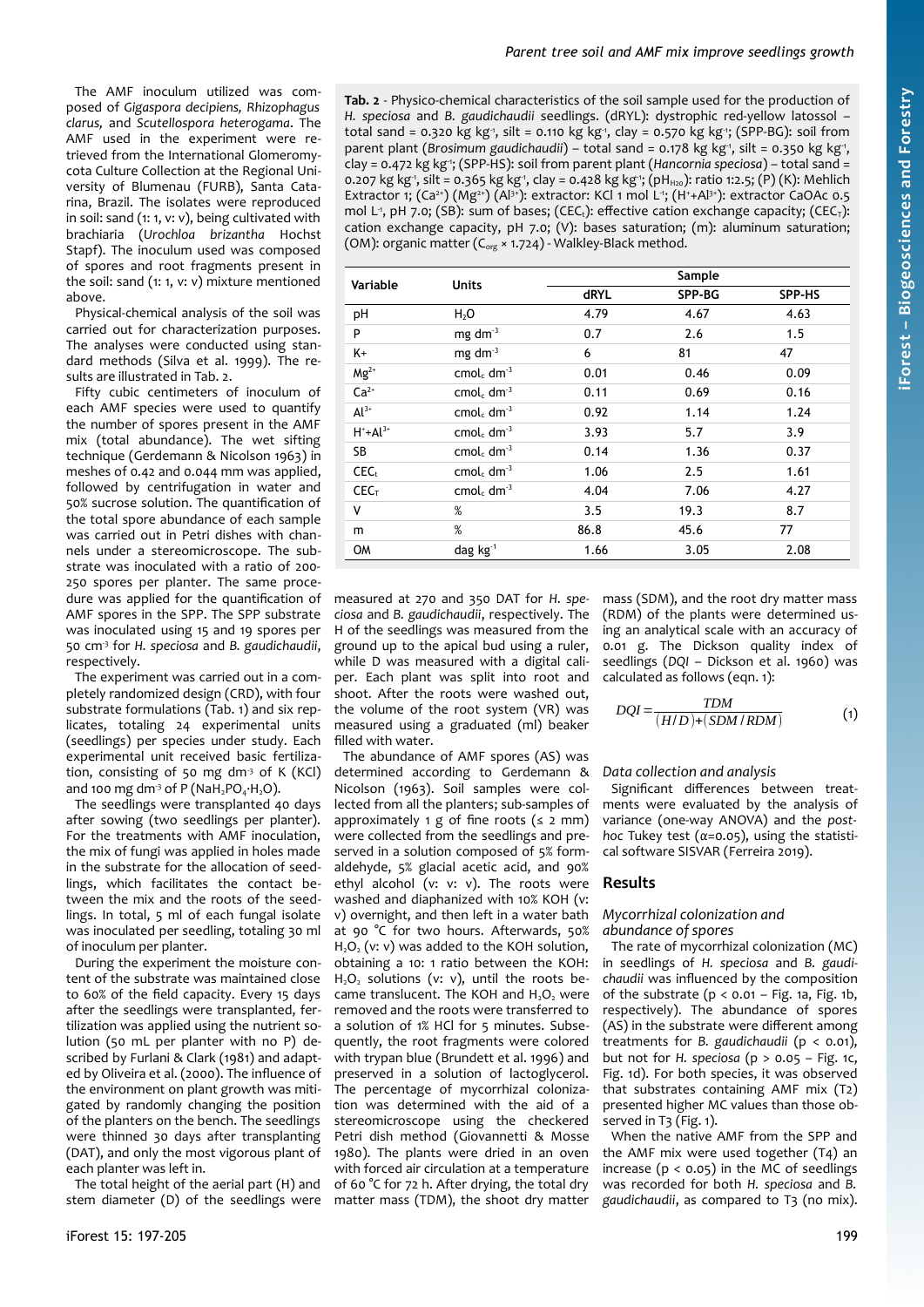

<span id="page-3-0"></span>**Fig. 1** - Mycorrhizal colonization rate (MC) and abundance of spores (AS) of *Hancornia speciosa* (a, c) and *Brosimum gaudichaudii* (b, d) seedlings. Treatments marked with the same capital letter do not significantly differ (p>0.05) after Tukey test. (T1): Autoclaved dystrophic Red-Yellow Latosol (Aut-dRYL) + autoclaved commercial substrate (Aut-CS); (T2): Autoclaved dystrophic Red-Yellow Latosol (Aut-dRYL) + autoclaved commercial substrate (Aut-CS) + inoculum of AMF (Mix); (T3): Autoclaved dystrophic Red-Yellow Latosol (Aut-dRYL) + autoclaved commercial substrate (Aut-CS) + rhizospheric soil of the parent plant (RSPP); (T4): Autoclaved dystrophic Red-Yellow Latosol (Aut-dRYL) + autoclaved commercial substrate (Aut-CS) + rhizospheric soil of the parent plant (RSPP) + inoculum of AMF (Mix).

However, *B. gaudichaudii* seedlings grown on the substrate T3 showed the lowest MC values in this treatment; the plants had the largest increments in all the morphological characteristics evaluated, except for H/D.

There was no significant difference (p > 0.05) between treatments regarding the abundance of spores (AS) in the substrate of *H. speciosa* seedlings ([Fig. 1](#page-3-0)c). However, there was a trend towards greater sporulation of the AMF in the substrates that contained rhizospheric soil of the parent plant (SPP – treatments T3 and T4). *B. gaudichaudii* seedlings grown on T2 substrate presented the lowest  $(p < 0.05)$  sporulation of AMF compared to the remaining treatments (T1, T3, and T4 – [Fig. 1d](#page-3-0)). Although the substrate of T1 (control – autoclaved dRYL + autoclaved commercial substrate) had no application of inoculum

sources, the seedlings subjected to this treatment presented colonization rates of 20% and 14% for *H. speciosa* and *B. gaudichaudii*, respectively.

*Growth and plant dry matter mass production*

Seedlings of *B. gaudichaudii* had higher shoot height (H) and stem diameter (D) under treatment T3 (SPP as inoculum source) when compared to T2, in which the source inoculum was the AMF mix [\(Fig. 2](#page-3-1)b, [Fig.](#page-3-1) [2d](#page-3-1)). Seedlings of *H. speciosa* and *B. gaudichaudii* showed no statistical difference  $(p > 0.05)$  as for H, D, H/D, and VR when cultivated on substrates T1 and T2. The only difference between these treatments was the absence (T1) or presence (T2) of the AMF mix in the soil.

No significant difference was observed in the VR of *H. speciosa* and *B. gaudichaudii* plants cultivated on the substrates T3 and T4 (p > 0.05). However, seedlings cultivated on T3 and T4 showed higher VR than T1 and T2 [\(Fig. 2e](#page-3-1), [Fig. 2](#page-3-1)f). The application of the AMF mix in the substrate generated a benefit for *H. speciosa* seedlings, as the VR of plants grown on T4 substrates was 18% larger than that of plants cultivated in T3. Regarding *B. gaudichaudii* plants, this effect was the opposite, as the seedlings grown on T3 had 18% higher VR than those subject to T4 treatment.

Seedlings of *H. speciosa* cultivated on T4 substrate had higher total dry matter mass (TDM) compared to those from T1 and T2 treatments. It was observed that the SDM, RDM, and TDM increments in T4 were 276%, 270%, and 277% higher, respectively, compared to T1. On the other hand, T4 seedlings produced 127%, 104%, and 117%



<span id="page-3-1"></span>**Fig. 2** - Height (H), stem diameter (D), H/D ratio and volume of roots (VR) in *Hancornia speciosa* (a, c, e, g) and *Brosimum gaudichaudii* (b, d, f, h) seedlings. Treatments marked with the same capital letter do not significantly differ (p>0.05) after Tukey test. (T1): Autoclaved dystrophic Red-Yellow Latosol (Aut-dRYL) + autoclaved commercial substrate (Aut-CS); (T2): Autoclaved dystrophic Red-Yellow Latosol (Aut-dRYL) + autoclaved commercial substrate (Aut-CS) + inoculum of AMF (Mix); (T3): Autoclaved dystrophic Red-Yellow Latosol (Aut-dRYL) + autoclaved commercial substrate (Aut-CS) + rhizospheric soil of the parent plant (RSPP); (T4): Autoclaved dystrophic Red-Yellow Latosol (Aut-dRYL) + autoclaved commercial substrate (Aut-CS) + rhizospheric soil of the parent plant (RSPP) + inoculum of AMF (Mix).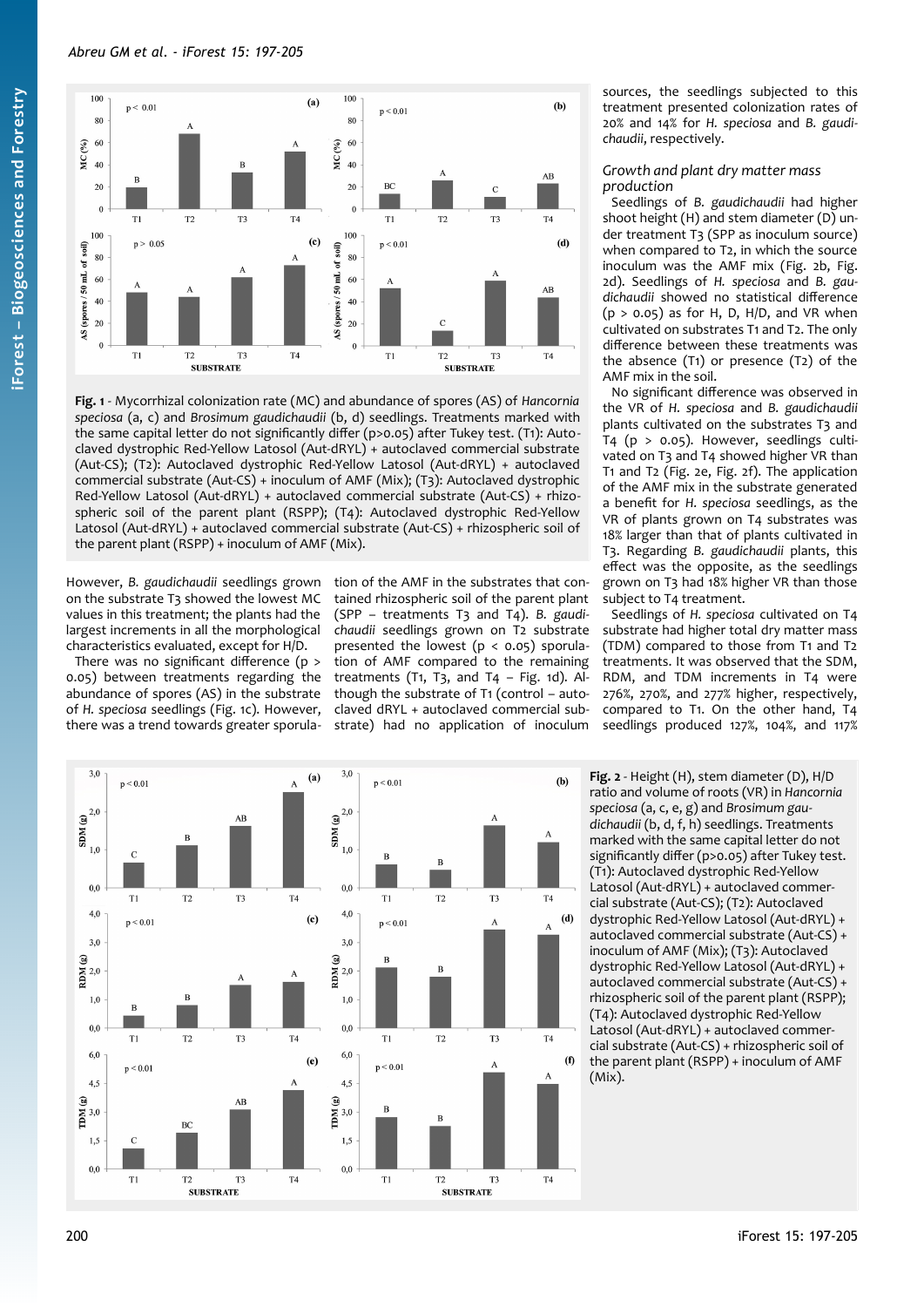# *Parent tree soil and AMF mix improve seedlings growth*



<span id="page-4-1"></span>**Fig. 3** - Dry matter of shoot (SDM), roots (RDM), and total (TDM) in *Hancornia speciosa* (a, c, e) and *Brosimum gaudichaudii* (b, d, f) seedlings. Treatments marked with the same capital letter do not significantly differ (p>0.05) after Tukey test. (T1): Autoclaved dystrophic Red-Yellow Latosol (AutdRYL) + autoclaved commercial substrate (Aut-CS); (T2): Autoclaved dystrophic Red-Yellow Latosol (Aut-dRYL) + autoclaved commercial substrate (Aut-CS) + inoculum of AMF (Mix); (T3): Autoclaved dystrophic Red-Yellow Latosol (Aut-dRYL) + autoclaved commercial substrate (Aut-CS) + rhizospheric soil of the parent plant (RSPP); (T4): Autoclaved dystrophic Red-Yellow Latosol (Aut-dRYL) + autoclaved commercial substrate (Aut-CS) + rhizospheric soil of the parent plant (RSPP) + inoculum of AMF (Mix).

more SDM, RDM, and TDM, respectively, compared to T2 [\(Fig. 3a](#page-4-1), [Fig. 3](#page-4-1)c, and [Fig.](#page-4-1) [3](#page-4-1)e). Similar results were observed in plants of *B. gaudichaudii*. In the T3 and T4 substrates, these variables were higher than

([Fig. 3](#page-4-1)b, [Fig. 3](#page-4-1)d, and [Fig. 3f](#page-4-1)).

*Plant growth relationship*

those observed in the T1 and T2 treatments SDM/RDM ratio of *H. speciosa* seedlings in There was no significant difference in the recorded at T3, which were significantly response to the different treatments (p > 0.05 – [Fig. 4](#page-4-0)a). For *B. gaudichaudii* seedlings, the highest SDM/RDM values were

<span id="page-4-0"></span>

RDM), height/shoot dry matter ratio (H/ SDM), and Dickson quality index (DQI) in *Hancornia speciosa* (a, c, e) and *Brosimum gaudichaudii* (b, d, f) seedlings. Treatments marked with the same capital letter do not significantly differ (p>0.05) after Tukey test. (T1): Autoclaved dystrophic Red-Yellow Latosol (Aut-dRYL) + autoclaved commercial substrate (Aut-CS); (T2): Autoclaved dystrophic Red-Yellow Latosol (Aut-dRYL) + autoclaved commercial substrate (Aut-CS) + inoculum of AMF (Mix); (T3): Autoclaved dystrophic Red-Yellow Latosol (Aut-dRYL) + autoclaved commercial substrate (Aut-CS) + rhizospheric soil of the parent plant (RSPP); (T4): Autoclaved dystrophic Red-Yellow Latosol (Aut-dRYL) + autoclaved commercial substrate (Aut-CS) + rhizospheric soil of the parent plant (RSPP) + inoculum of AMF (Mix).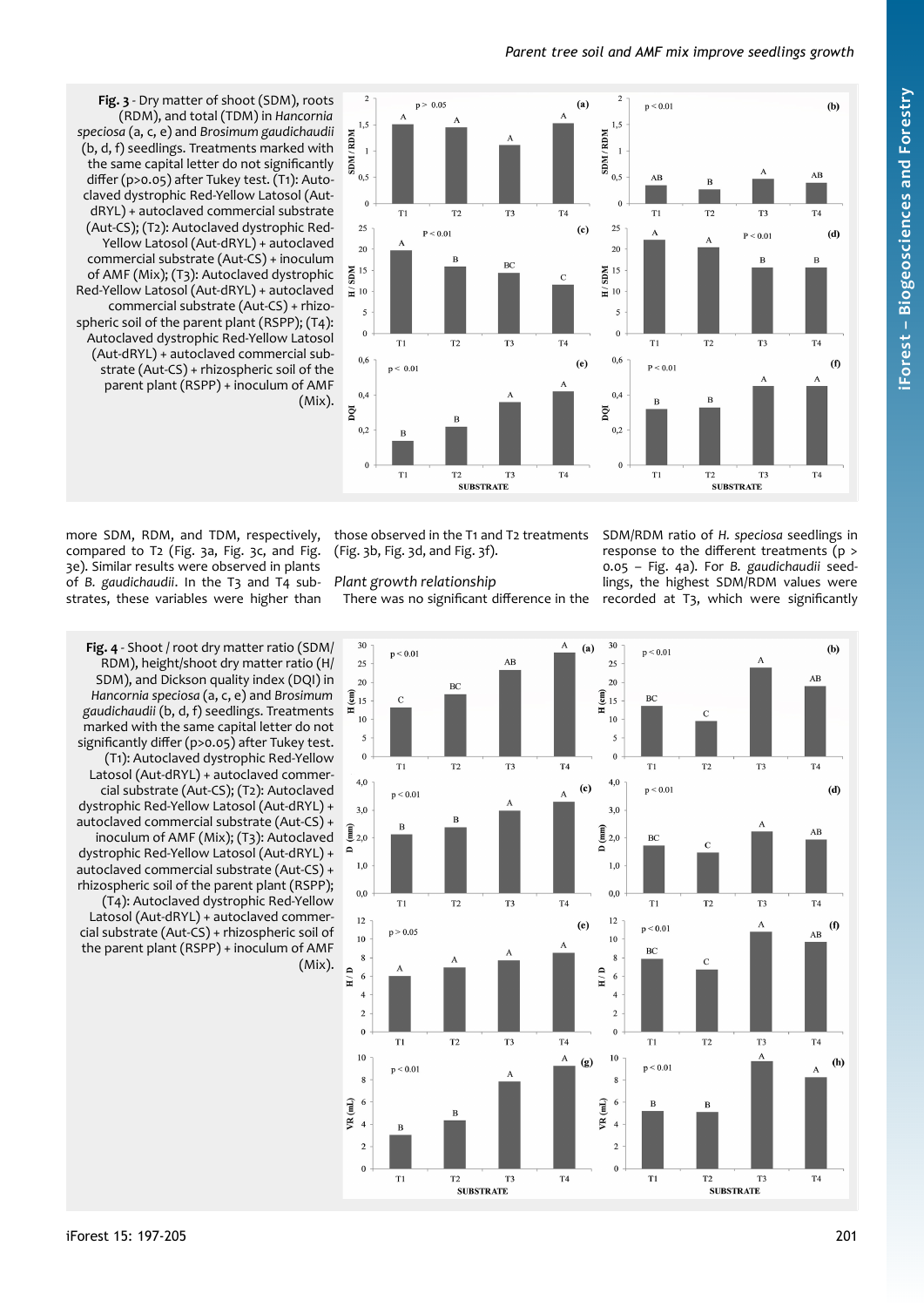higher ( $p < 0.01$ ) than the values at T2 [\(Fig.](#page-4-0) [4](#page-4-0)b). *H. speciosa* and *B. gaudichaudii* presented lower H/SDM for treatments which had the presence of SPP in the substrate ([Fig. 4](#page-4-0)c and [Fig. 4](#page-4-0)d, respectively).

The *DQI* of plants of *H. speciosa* and *B. gaudichaudii* grown on substrates T3 and T4 had higher values (p <0.01) when compared to plants from treatments T1 and T2 ([Fig. 4](#page-4-0)e, [Fig. 4](#page-4-0)f). The application of SPP (T3) determined an increase of approximately 156% and 61% in the *DQI* of *H. speciosa* seedlings, compared to the T1 (control) and T2 substrates, respectively. A similar trend was observed for *B. gaudichaudii* seedlings in T3, with an increase of approximately 39% in *DQI* compared to T1 and T2. The addition of AMF Mix (T4) provided an increase of 17% in the *DQI* of *H. speciosa* plants compared to T3, which was not observed for *B. gaudichaudii*.

### **Discussion**

In the present study, we evaluated the growth of seedlings of two native species of the Cerrado biome (*Hancornia speciosa* and *Brosimum gaudichaudii*) aimed to understand whether the inoculation with symbiotic microorganisms from the soil of the parent plants and/or the application of mixed strains of AMF (*Gigaspora decipiens, Rhizophagus clarus*, and *Scutellospora heterogama*) isolates would favor plant growth during the nursery phase. The results showed that the inoculation with symbiotic microorganisms significantly promote the growth and dry mass production of *H. speciosa* and *B. gaudichaudii* seedlings.

The higher rate of root colonization in *B. gaudichaudii* e *H. speciosa* observed in T4 (AMF native from SPP + AMF mix) compared to T3 (AMF native from SPP) substantially differ from the findings of Machineski et al. (2011), who observed that the mixture of AMF *G. clarum* and *G. margarita* generated low values of mychorrizal colonization (MC) of the roots in *Ricinus communis*. The authors also mention that, in some cases, the mixture of AMF can cause a reduction in MC rates, due to the existence of competition between microorganisms.

An interesting observation is related to the comparison between T3 (AMF native from SPP) and T2 (AMF from Mix), where the MC was higher at T2 in plants of *H. speciosa* and *B. gaudichaudii.* This demonstrates that, under the studied conditions, the fungi used as inoculum (*G. decipiens, R. clarus,* and *S. heterogama*) were more efficient than native AMF in colonizing host roots. However, there was a trend towards greater growth and dry mass production in seedlings of *H. speciosa* and *B. gaudichaudii* grown in T3 compared to T2. This finding indicates that the microorganisms native to the soil, though showing lower rates of root colonization (specially in *B. gaudichaudii*) did benefit the seedlings, and demonstrates the efficacy of native microorganisms in stimulating plant growth.

The ability of native AMF to change the competitive dynamics of plants in the natural environment is the subject of several studies (Sawyer et al. 2003). For instance, Lee et al. (2014) studied the reproduction of *Microstegium vimineum* plants in growth chambers in response to the use of native AMF inoculum. The authors reported that AMF favored an increase in plant biomass and P uptake. In addition, inoculated plants showed characteristics that stimulate tillering, which is advantageous for the colonization of new territories. These results highlights the mechanisms underlying the greater competitive ability of plants promoted by microorganisms.

SPP may also have been a source of inoculum for other beneficial microorganisms besides AMF, such as plant growth promoting bacteria (PGP), which act as an additional biostimulant for the growth and production of seedlings. Bacterial communities associated with AMF spores can mediate several processes relevant to plant growth, such as disease protection and nutrient uptake. Battini et al. (2016) demonstrated that PGP associated with *Rhizophagus intraradices* spores carry out beneficial processes to plants, such as siderophore production, mineral P solubilization and IAA production.

The application of beneficial microorganism as inoculum is a promising biotechnology to promote plant growth in forest nurseries. However, the use of these symbiont microorganisms to improve seedling production is yet poorly explored due to the difficulty of acquisition and the lack of commercialization of specific isolates for native species of the Cerrado biome. Thus, the use of SPP can be an alternative for seedling producers, since this source of inoculum likely contain native microorganisms that are beneficially associated with Cerrado plants. Furthermore, SPP has a low acquisition cost.

The microorganisms present in the SPP can provide greater growth and survival of plants in the field, especially under limiting climatic conditions, such as those in the Cerrado. Remke et al. (2020) observed positive results on growth and survival of *Pinus ponderosa* seedlings inoculated with the biota of their parent trees. The authors reported that during the hot and dry period plants inoculated with the biotic community of their parent trees showed higher growth and survival, which were attributed especially to the reduction of water and thermal stress mediated by the domestic microbiota.

The occurrence of root colonization in control plants was an unexpected result. Normally, during the production of seedlings in the greenhouse, low rates of contamination with microorganisms incidentally occur in autoclaved substrates. The presence of mycorrhizal colonization in the control treatment (T1) can be explained by the possible partial sterilization of AMF propagules through autoclaving, contamination by the presence of fungal structures during irrigation, or by other means, such as the movement of insects. The mycorrhizal colonization of control plants likely took place due to the long period of maintenance of seedlings in the greenhouse (about one year). Similar results have been reported by Costa et al. (2005), who observed MC in roots of *H. speciosa* plants with no application of inocula in fumigated soil. Costa & Melloni (2019) also observed MC in *Olea europaea* seedlings in an autoclaved and uninoculated substrate.

Our findings indicate that *H. speciosa* and *B. gaudichaudii* show higher growth when inoculated in a soil adequately supplied with P (100 mg dm<sup>3</sup>). The results of the analysis of the soils used as substrate for the production of seedlings ([Tab. 2\)](#page-2-0) indicate that the soil fertility was relatively low for the production of seedlings of nutrientdemanding species. However, the species studied have low nutritional requirements, which is common in species from the Cerrado. In addition, the application of nutrient solution (without P) may have provided better plant growth. In general, the response of plants to the association with AMF is higher for soils with low supply of P (Habte & Manjunath 1991). Therefore, it is expected that when planted in soils with low P supply, such as those from Cerrado (Novais et al. 2007), the seedlings of *H. speciosa* and *B. gaudichaudii* will present even better response than that observed in the present study.

*H. speciosa* seedlings are highly dependent on mycorrhizae (MD) in soil disinfected and with a low supply of  $P(P \le 3$  mg dm-3 – Costa et al. 2005). Moreover, Costa et al. (2005) found a reduction in the response of plants when increasing the doses of P and further reported negative MD values when applying higher P doses ( $>93$  mg dm<sup>3</sup>) to disinfected soil inoculated with *G. albida* and *G. etunicatum*. This finding highlights the role of soil fertility, especially P, in the response of plants to the mycorrhizal association.

One of the primary benefits of mycorrhizae to plants consists of improving the absorption of nutrients, particularly phosphorus. In some cases, the effect of symbiosis can be replaced by fertilization, especially with P (Saggin-Júnior & Silva 2005). The benefits generated by the AMF depends on several factors, such as the species and ecotype of the symbiontic fungus and the genotype of the plants (Smith & Read 2008). An example of this AMF-related specificity was found by Costa et al. (2003), who observed that *H. speciosa* plants inoculated with *G. etunicatum* were not superior to those of the control treatment regarding SDM production. On the other hand, plants inoculated with *G. albida* presented an increase of 158.53% for the production of shoot biomass. The authors demonstrated that mycorrhizal inoculation shortened the production time of the seedlings by approximately 30 days,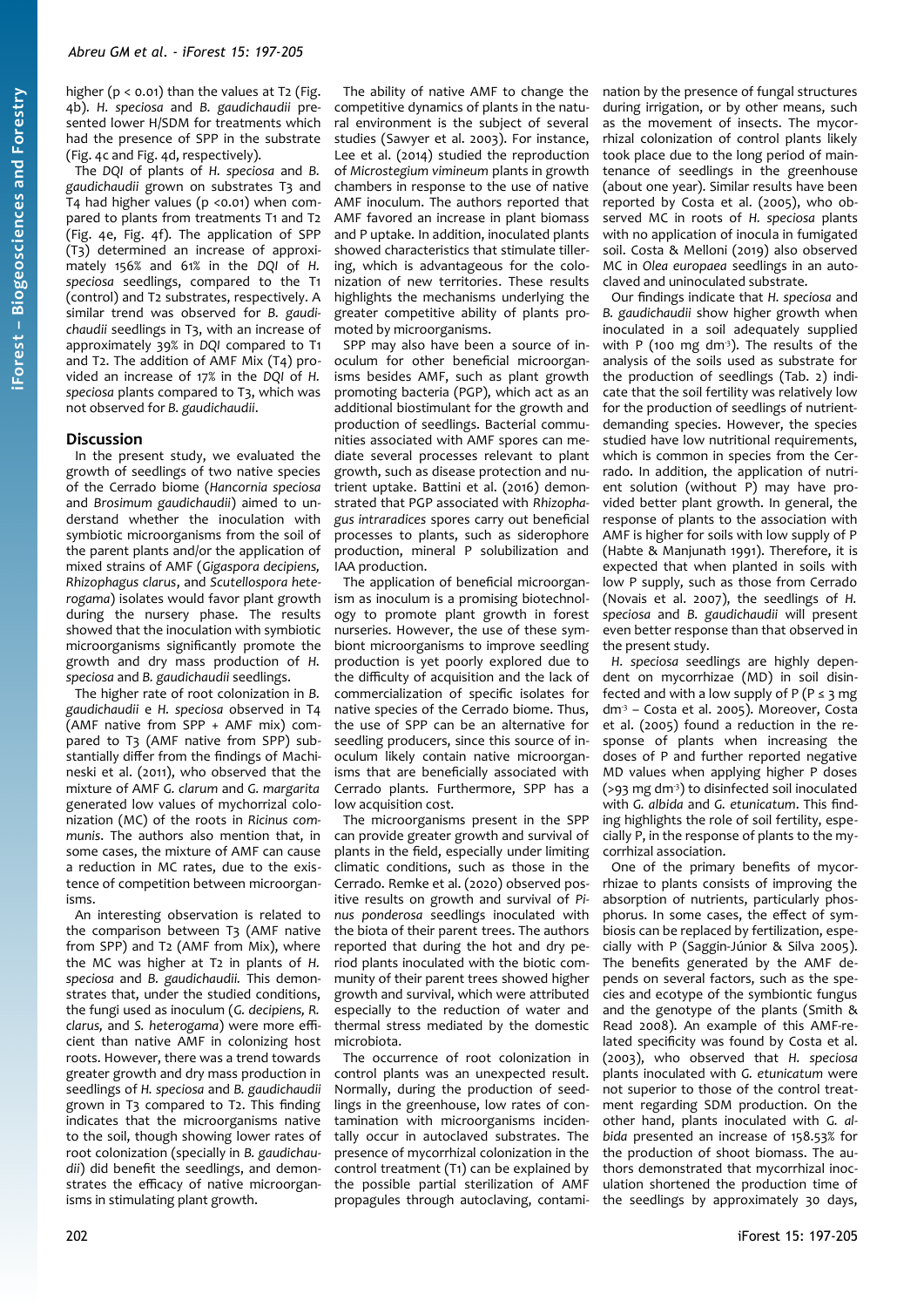thus reducing the cost of production at the nursery.

In the present study, the application of the AMF inoculum together with the SPP (T4) had larger values of H, D, and volume of the root system (VR) of *H. speciosa* plants compared to T3. Larger increments in H and D of seedlings in response to AMF was also reported by Samarão et al. (2011) who evaluated the initial growth of *Anonna muricata* seedlings. On the other hand, Caldeira et al. (2003) observed an opposite trend when evaluating the influence of AMF on the initial growth of three tree legumes native to Brazil (*Adenanthera pavonina, Mimosa guilandenae,* and *Enterolobium schomburgkii*).

It is important to point out that the absence of a positive response in the growth of seedlings inoculated with AMF does not involve damage to the seedlings in their initial growth (Souza et al. 2012). Indeed, in some cases morphological variables related with growth, such as H, D and dry mass, may not be affected. However, improvements in nutrition, resistance to diseases and pests, among other aspects, can be observed.

The importance of mycorrhizal inoculation goes beyond the nutritional benefits generated in plants. When the roots are colonized by AMF, the root system is better protected from pathogens (Smith & Read 2008). This has been confirmed by several studies, where the action of the AMF provided a reduction in the damage caused by *Meloidogyne incognita* (Sousa et al. 2010) and *Fusarium oxysporum* f. sp. *herbemontis* (Costa et al. 2010).

Regarding the seedling growth, Samarão et al. (2011) pointed out that the efficiency of the inoculated fungi depends on their ability to compete with other AMF already present in the soil. Furthermore, a positive effect of the application of AMF inocula in the non-sterilized soil has been reported, as the inoculation generated a positive response in terms of seedling growth and nutrition (Samarão et al. 2011).

Studies evaluating the effect of AMF on plant growth are usually performed using a single species of AMF as inoculum, especially on sterilized substrates. These results are usually obtained in the absence of competition among AMF species in the soil. However, in natural environments it is common to observe a better response of the symbiosis when introducing a greater diversity of microorganisms in the soil (Frederickson 2017).

The positive effect of using a mix of native AMF species in the recovery of an area degraded by mining in the Northeast region of Brazil was reported by Souza et al. (2012). The authors observed that the mixture of native AMF were more efficient than an exotic AMF isolate (*Acaulospora longula*) in promoting the growth of *Guazuma ulmifolia* seedlings at 14 months after planting, especially when the seedlings received less amount of organic fertilizer *via*

manure. They detected only 6 of the 10 species of AMF inoculated in the nursery after one year since seedling establishment in the field, suggesting a difference in the adaptation and persistence of these microorganisms to the environmental conditions the degraded site. Thus, the inoculation of different symbiotic microorganisms, which possibly occurred using the SPP, may become more advantageous for the seedlings.

The effect of microorganisms on growth dynamics and biomass allocation in plants can be better assessed by analyzing the relationships between several morphological attributes of seedlings, such as H/D, H/SDM and SDM/RDM. Lower values of H/D and SDM/RDM are desirables as they indicate plants more robust and adapted to adverse situations. These relationships can predict the chances of seedling survival after planting (Gomes & Paiva 2012). The same observation was made by Navarro et al. (2006) in a study on the importance of morphological characteristics and the survival of seedlings of forest species cultivated in Mediterranean climate regions.

The increase in SDM/RDM in *B. gaudichaudii* in response to the native AMF (T3) in comparison to the mix of isolate AMF (T2) likely indicates that the native AMF promoted greater acquisition of soil resources. This result suggests that native AMF can produce a greater amount of hyphae and explore a greater volume of soil than the fungi *G. decipiens, R. clarus,* and *S. heterogama*. Further, being much smaller than the roots, fungal hyphae absorb a greater amount of water and nutrients with lower energy cost for the host plants, as compared with roots. As a consequence, host plants allocate more C to the symbiont and less to their root system (Saggin-Júnior & Silva 2005), thus resulting in a higher SDM/ RDM ratio.

Gomes & Paiva (2012) stated that the SDM/RDM ratio is an intrinsic characteristic of each species, which does not depends on the site. However, Coelho et al. (2008) found that the substrate composition significantly affected the SDM/RDM ratio in seedlings of *Heteropteris aphrodisiaca*. The authors reported SDM/RDM values of 1.88 and 0.59 for the substrates with the highest and lowest fertility level, respectively. This result is due to the greater allocation of C in the roots as an efficient strategy of nutrient search in poor soils. Freitas et al. (2018) also found a maximum SDM/RDM ratio (1.34) in *Dipteryx alata* seedlings in response to the application of high doses of  $CaCO<sub>3</sub>$  and MgCO<sub>3</sub>. The authors explained this result suggesting the an increase in base saturation of the substrate causes greater availability of P, which in turn determines a lower development of the root system of plants.

The survival of seedlings of forest species in the field is affected by their allometric characteristics and the relationships between their morphological attributes. Zida et al. (2008) evaluated the field performance of seedlings of two species of the African savannah (*Acacia macrostachya* and *Pterocarpus erinaceus*) grown in the nursery in relation to their morphological characteristics. The authors observed that the total height of seedlings did not influence the plant survival rate, while the low shoot/ root ratio (SDM/RDM < 1.0) at planting ensures their better performance during dry periods. For environments like those in the Cerrado, characterized by irregular rainfall and long periods of water deficit, the evaluation of the above parameter may be relevant for favoring seedling survival in adverse environments (Grossnickle 2012).

The lower C allocation to the roots of host plants promoted by AMF could theoretically involve a reduced water uptake. However, the ability of AMF to improve plant water status has been previously observed in wheat plants (*Triticum aestivum*) cultivated under water stress (Mathur et al. 2019). The lower incidence of water stress in inoculated plants is attributed to the finer penetration of hyphae into the soil, which ensure an increased water uptake and, consequently, greater photosynthetic efficiency of the host plants (Mathur et al. 2019). Therefore, the ability of AMF to improve plant water status can be essential in recovery projects aimed to establish native seedlings in the Cerrado.

The use of soil from the parent trees as substrate for seedling cultivation may entail the unintended introduction of extraneous microorganisms other than AMF with beneficial or detrimental effects on plant growth. Therefore, further in-depth investigations are needed on the microbial community living in this source of inocula and their effects on plants in the field, whether for commercial and/or environmental purposes.

### **Conclusion**

The addition of rhizospheric soil from the parent plants (SPP) or the inoculation with native AMF improves the initial growth of *H. speciosa* and *B. gaudichaudii* seedlings in the nursery. We recommend the application of these symbiont microorganisms in the substrate of cultivation aimed at obtaining seedlings for environmental restoration purposes and/or commercial plantations. Our data demonstrated that symbiont microorganisms are significantly beneficial to seedling growth of two species native to Brazilian Cerrado, being the SPP an excellent and easy accessible source of these inocula. Such findings may help seedling producers consciously use this natural resource as a way to improve their forest nurseries, especially in low-tech production systems.

### **Acknowledgements**

GMA: conceptualization, methodology, formal analysis, investigation, data curation, writing (original draft, review, editing), project administration; HNP and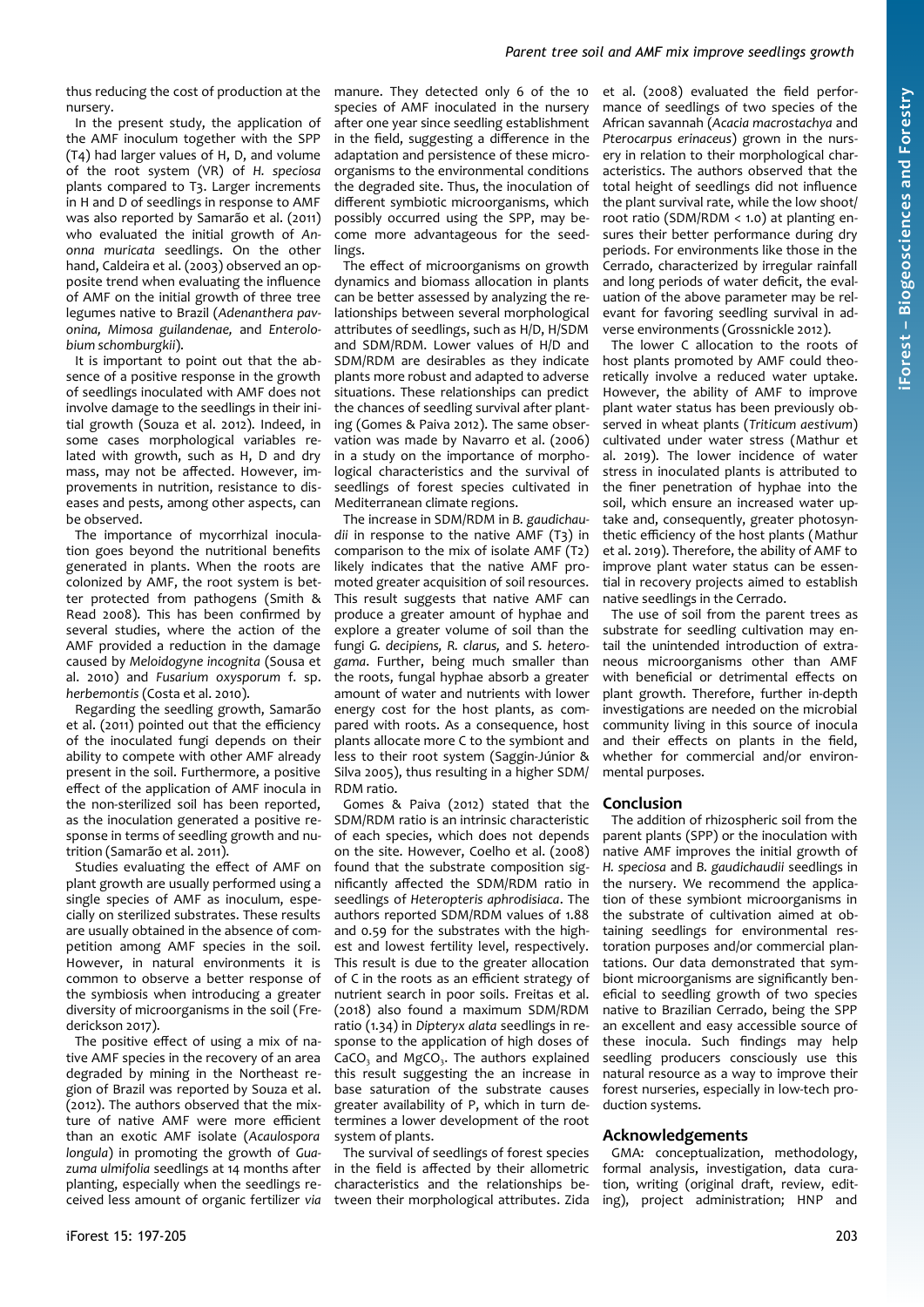MCMK: term, conceptualization, methodology, software, validation, formal analysis, investigation, resources, visualization, supervision, project administration and funding acquisition; SD de P, BDG and G de MA: formal analysis, data curation, writing (original draft, review, editing).

The authors would like to acknowledge the Coordination for the Improvement of Higher Education Personnel (CAPES), the National Council for Scientific and Technological Development (CNPq), and the Research Support Foundation of the State of Minas Gerais (FAPEMIG).

#### **References**

- Abreu GM, Schiavo JA, Abreu PM, Bobadilha GS, Rosset JS (2018). Crescimento inicial e absorção de fósforo e nitrogênio de *Enterolobium contortisiliquum* inoculada com fungos micorrízicos arbusculares [Initial growth and phosphorus and nitrogen uptake of *Enterolobium contortisiliquum* inoculated with arbuscular mycorrhizal fungi]. Revista de Ciências Agrárias 41: 156-164. [in Portuguese] - doi: [10.19084/RCA17](https://doi.org/10.19084/RCA17138) [138](https://doi.org/10.19084/RCA17138)
- Alvares CA, Stape JL, Sentelhas PC, Gonçalves JLM, Sparovek G (2014). Köppen's climate classification map for Brazil. Meteorologische Zeitschrift 22: 711-728. - doi: [10.1127/0941-2948/2013/](https://doi.org/10.1127/0941-2948/2013/0507) [0507](https://doi.org/10.1127/0941-2948/2013/0507)
- Battini F, Cristani C, Giovannetti M, Agnolucci M (2016). Multifunctionality and diversity of culturable bacterial communities strictly associated with spores of the plant beneficial symbiont *Rhizophagus intraradices*. Microbiological Research 183: 68-79. - doi: [10.1016/j.micres.2015.](https://doi.org/10.1016/j.micres.2015.11.012) [11.012](https://doi.org/10.1016/j.micres.2015.11.012)
- Beuchle R, Grecchi RC, Shimabukuro YE, Seliger R, Eva HD, Sano E, Achard F (2015). Land cover changes in the Brazilian Cerrado and Caatinga biomes from 1990 to 2010 based on a systematic remote sensing sampling approach. Applied Geography 58: 116-127. - doi: [10.1016/j.ap](https://doi.org/10.1016/j.apgeog.2015.01.017) [geog.2015.01.017](https://doi.org/10.1016/j.apgeog.2015.01.017)
- Birhane E, Sterck FJ, Fetene M, Bongers F, Kuyper TW (2012). Arbuscular mycorrhizal fungi enhance photosynthesis, water use efficiency, and growth of frankincense seedlings under pulsed water availability conditions. Oecologia 169: 895-904. - doi: [10.1007/s00442-012-2258-3](https://doi.org/10.1007/s00442-012-2258-3)
- Brancalion PHS, Meli P, Tymus JRC, Lenti FEB, Benini RM, Silva APM, Isernhagen I, Holl KD (2019). What makes ecosystem restoration expensive? A systematic cost assessment of projects in Brazil. Biological Conservation 240: 108274. - doi: [10.1016/j.biocon.2019.108274](https://doi.org/10.1016/j.biocon.2019.108274)
- Brundett M, Bougher N, Dell B, Grove T, Malajczuk N (1996). Working mycorrhizas in forestry and agriculture. Australian Center for Agricultural Research, Canberra, Australia, pp. 374.
- Caldeira MVW, Silva EMR, Franco AA, Watzlawick LF (2003). Influência de fungos micorrízicos arbusculares sobre o crescimento de três leguminosas arbóreas [Influence of arbuscular mycorrhizal fungi on the growth of three leguminous trees]. Revista Acadêmica: Ciências Agrárias e Ambientais 1: 27-32. [in Portuguese] - doi: [10.7213/cienciaanimal.v1i1.14871](https://doi.org/10.7213/cienciaanimal.v1i1.14871)

Coelho MFB, Souza RLC, Albuquerque MCF, Weber OS, Nogueira Borges HB (2008). Qualidade

de mudas de nó-de-cachorro (*Heteropteris aphrodisiaca* O. Mach.) em diferentes substratos [Quality of *Heteropteris aphrodisiaca* O. Mach. seedlings in different substrates]. Revista Brasileira de Plantas Medicinais 10: 82-90. [in Portuguese] - doi: [10.1590/S1516-057220110004000](https://doi.org/10.1590/S1516-05722011000400013) [13](https://doi.org/10.1590/S1516-05722011000400013)

Costa CMC, Cavalcante UMT, Lima Jr MR, Maia LC (2003). Inoculum density of arbuscular mycorrhizal fungi needed to promote growth of *Hancornia speciosa* Gomes seedlings. Fruits 58: 247-254. - doi: [10.1051/fruits:2003012](https://doi.org/10.1051/fruits:2003012)

- Costa CMC, Cavalcante UMT, Goto BT, Santos VF, Maia LC (2005). Fungos micorrízicos arbusculares e adubação fosfatada em mudas de mangabeira [Arbuscular mycorrhizal fungi and phosphorus supply on seedlings of mangabeira]. Pesquisa Agropecuária Brasileira 40: 225-232. [in Portuguese] - doi: [10.1590/S0100-20](https://doi.org/10.1590/S0100-204X2005000300005) [4X2005000300005](https://doi.org/10.1590/S0100-204X2005000300005)
- Costa MD, Lovato PE, Sete PB (2010). Micorrização e indução de quitinases e β-1,3-glucanases e resistência à fusariose em porta-enxerto de videira [Mycorrhizal inoculation and induction of chitinases and β-1,3-glucanases and fusarium resistance in grapevine rootstock]. Pesquisa Agropecuária Brasileira 45: 376-383. [in Portuguese] - doi: [10.1590/S0100-204X20100004000](https://doi.org/10.1590/S0100-204X2010000400005) [05](https://doi.org/10.1590/S0100-204X2010000400005)
- Costa SML, Melloni R (2019). Relação de fungos micorrízicos arbusculares e rizobactérias no crescimento de mudas de oliveira (*Olea europaea*) [Relationship of arbuscular mycorrhizal fungi and rhizobacteria on the growth of olive tree seedlings (*Olea europaea*)]. Ciência Florestal 29: 169-180. [in Portuguese] - doi: [10.5902/](https://doi.org/10.5902/1980509829936) [1980509829936](https://doi.org/10.5902/1980509829936)
- Costa ELG, Farnese FS, Oliveira TC, Rosa M, Rodrigues AA, Resende EC, Januario AH, Silva FG (2021). Combinations of blue and red LEDs increase the morphophysiological performance and furanocoumarin production of *Brosimum gaudichaudii* Trécul *in vitro*. Frontiers in Plant Science 12: 680545. - doi: [10.3389/fpls.2021.680](https://doi.org/10.3389/fpls.2021.680545) [545](https://doi.org/10.3389/fpls.2021.680545)
- Dickson A, Leaf AL, Hosner JF (1960). Quality appraisal of white spruce and white pine seedling stock in nurseries. The Forestry Chronicle 36: 10-13. - doi: [10.5558/tfc36010-1](https://doi.org/10.5558/tfc36010-1)
- Duboc E (2008). Sistemas agroflorestais e o Cerrado [Agroforestry systems and Cerrado]. In: "Savana: Desafios e Estratégias para o Equilíbrio entre Sociedade, Agronegócio e Recursos Naturais" (Faleiro F, Farias Neto AL eds). Embrapa Cerrados, Planaltina, Brazil, pp. 965-985. [in Portuguese]
- Fernandes RA, Ferreira DA, Saggin-Junior OJ, Stürmer SL, Paulino HB, Siqueira JO, Carneiro MAC (2016). Occurrence and species richness of mycorrhizal fungi in soil under different land use. Canadian Journal of Soil Science 96: 271- 280. - doi: [10.1139/cjss-2015-0011](https://doi.org/10.1139/cjss-2015-0011)
- Ferreira DF (2019). Sisvar: a computer analysis system to fixed effects split plot type designs. Revista Brasileira de Biometria 37: 529-535. doi: [10.28951/rbb.v37i4.450](https://doi.org/10.28951/rbb.v37i4.450)
- Flores-Aylas WW, Saggin-Júnior OJ, Siqueira JO, Davide AC (2003). Efeito de *Glomus etunicatum* e fósforo no crescimento inicial de espécies arbóreas em semeadura direta [Effects of *Glomus etunicatum* and phosphorus on initial growth

of woody species at direct seeding]. Pesquisa Agropecuária Brasileira 38: 257-266. [in Portuguese] - doi: [10.1590/S0100-204X20030002000](https://doi.org/10.1590/S0100-204X2003000200013) [13](https://doi.org/10.1590/S0100-204X2003000200013)

- Frederickson ME (2017). Mutualisms are not on the verge of breakdown. Trends in Ecology and Evolution 32: 727-734. - doi: [10.1016/j.tree.2017.](https://doi.org/10.1016/j.tree.2017.07.001) [07.001](https://doi.org/10.1016/j.tree.2017.07.001)
- Freire JM, Faria SM, Zilli JE, Saggin Júnior OJ, Camargo IS, Rouws JRC, Jesus EC (2020). Symbiotic efficiency of inoculation with nitrogen-fixing bacteria and arbuscular mycorrhizal fungi in *Tachigali vulgaris* seedlings. Revista Árvore 44: e4424. - doi: [10.1590/1806-908820200000024](https://doi.org/10.1590/1806-908820200000024)
- Freitas ECS, Paiva HN, Leite HG, Oliveira Neto SN (2018). Crescimento de mudas de *Dipteryx alata* sob adubação fosfatada e calagem [Seedling growth of *Dipteryx alata* under phosphorus fertilization and liming]. Ambiência 14: 267-281. [in Portuguese]
- Furlani PR, Clark RB (1981). Screening sorghum for aluminum tolerance in nutrient solution. Agronomy Journal 4: 587-594. - doi: [10.2134/](https://doi.org/10.2134/agronj1981.00021962007300040005x) [agronj1981.00021962007300040005x](https://doi.org/10.2134/agronj1981.00021962007300040005x)
- Gerdemann JW, Nicolson TH (1963). Spores of mycorrhizal endogone species extracted from soil by wet sieving and decanting. Transactions of the British Mycological Society 46 (2): 235- 244. - doi: [10.1016/S0007-1536\(63\)80079-0](https://doi.org/10.1016/S0007-1536(63)80079-0)
- Giovannetti M, Mosse B (1980). An evaluation of techniques for measuring vesicular arbuscular mycorrhizal infection in roots. New Phytologist 3: 489-500. - doi: [10.1111/j.1469-8137.1980.tb0455](https://doi.org/10.1111/j.1469-8137.1980.tb04556.x) [6.x](https://doi.org/10.1111/j.1469-8137.1980.tb04556.x)
- Goetten LC, Moretto G, Stürmer SL (2016). Influence of arbuscular mycorrhizal fungi inoculum produced on farm and phosphorus on growth and nutrition native woody plant species from Brazil. Acta Botanica Brasilica 30: 9-16. - doi: [10.1590/0102-33062015abb0175](https://doi.org/10.1590/0102-33062015abb0175)
- Gomes JM, Paiva HN (2012). Viveiros florestais: propagação sexuada [Forest nurseries: sexed propagation]. Editora UFV, Viçosa, Brazil, pp. 116. [in Portuguese]
- Grossnickle SC (2012). Why seedlings survive: influence of plant attributes. New Forests 43: 711- 738. - doi: [10.1007/s11056-012-9336-6](https://doi.org/10.1007/s11056-012-9336-6)
- Habte M, Manjunath A (1991). Categories of vesicular arbuscular mycorrhizal dependency of host species. Mycorrhiza 1: 3-12. - doi: [10.1007/B](https://doi.org/10.1007/BF00205896) [F00205896](https://doi.org/10.1007/BF00205896)
- Lee MR, Tu C, Chen X, Hu S (2014). Arbuscular mycorrhizal fungi enhance P uptake and alter plant morphology in the invasive plant *Microstegium vimineum*. Biological Invasions 16: 1083-1093. - doi: [10.1007/s10530-013-0562-4](https://doi.org/10.1007/s10530-013-0562-4)
- Lenoir I, Fontaine J, Sahraoui ALH (2016). Arbuscular mycorrhizal fungal responses to abiotic stresses: a review. Phytochemistry 123: 4-15. doi: [10.1016/j.phytochem.2016.01.002](https://doi.org/10.1016/j.phytochem.2016.01.002)
- Machineski O, Balota EL, Souza JRP (2011). Resposta da mamoneira a fungos micorrízicos arbusculares e a níveis de fósforo [Response of castor bean to arbuscular mycorrhizal fungi and levels of phosphorus]. Semina Ciências Agrárias 32 (4): 1855-1862. [in Portuguese] - doi: [10.5433/1679-0359.2011v32Suplp1855](https://doi.org/10.5433/1679-0359.2011v32Suplp1855)
- Mathur S, Tomar RS, Jajoo A (2019). Arbuscular Mycorrhizal fungi (AMF) protects photosynthetic apparatus of wheat under drought stress. Photosynthesis Research 139: 227-238. -